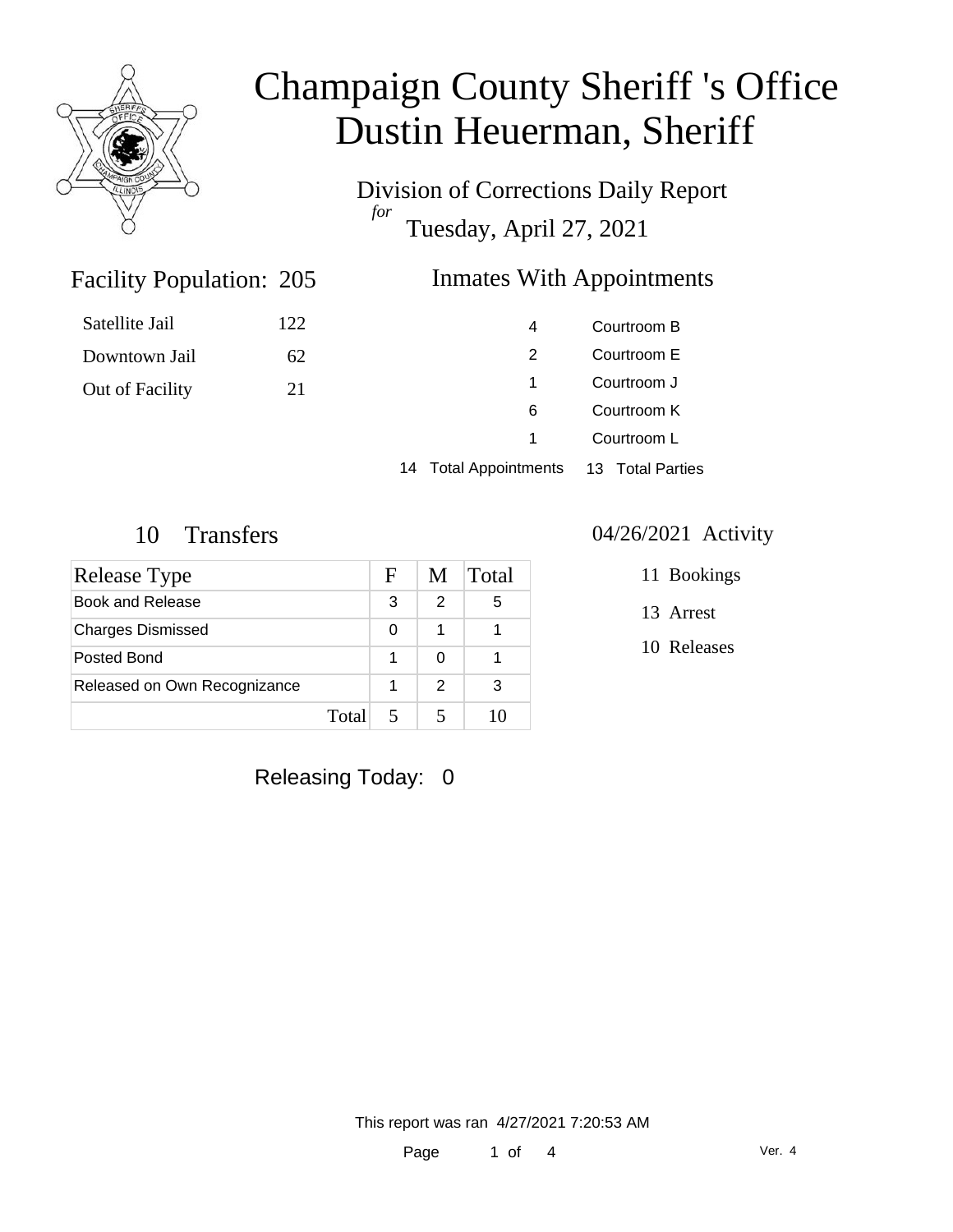

Division of Corrections Daily Report *for* Tuesday, April 27, 2021

#### Custody Status Count

- Electronic Home Dentention 20
	- Felony Arraignment 5
	- Felony Pre-Sentence 7
	- Felony Pre-Sentence DUI 1
		- Felony Pre-Trial 113
	- Felony Sentenced CCSO 4
	- Felony Sentenced IDOC 35
		- Hold Other 1
		- Hold Sentenced IDOC 3
	- Misdemeanor Arraignment 1
		- Misdemeanor Pre-Trial 3
			- Petition to Revoke 1
			- Remanded to DHS 10
		- Traffic Sentenced CCSO 1
			- Total 205

This report was ran 4/27/2021 7:20:53 AM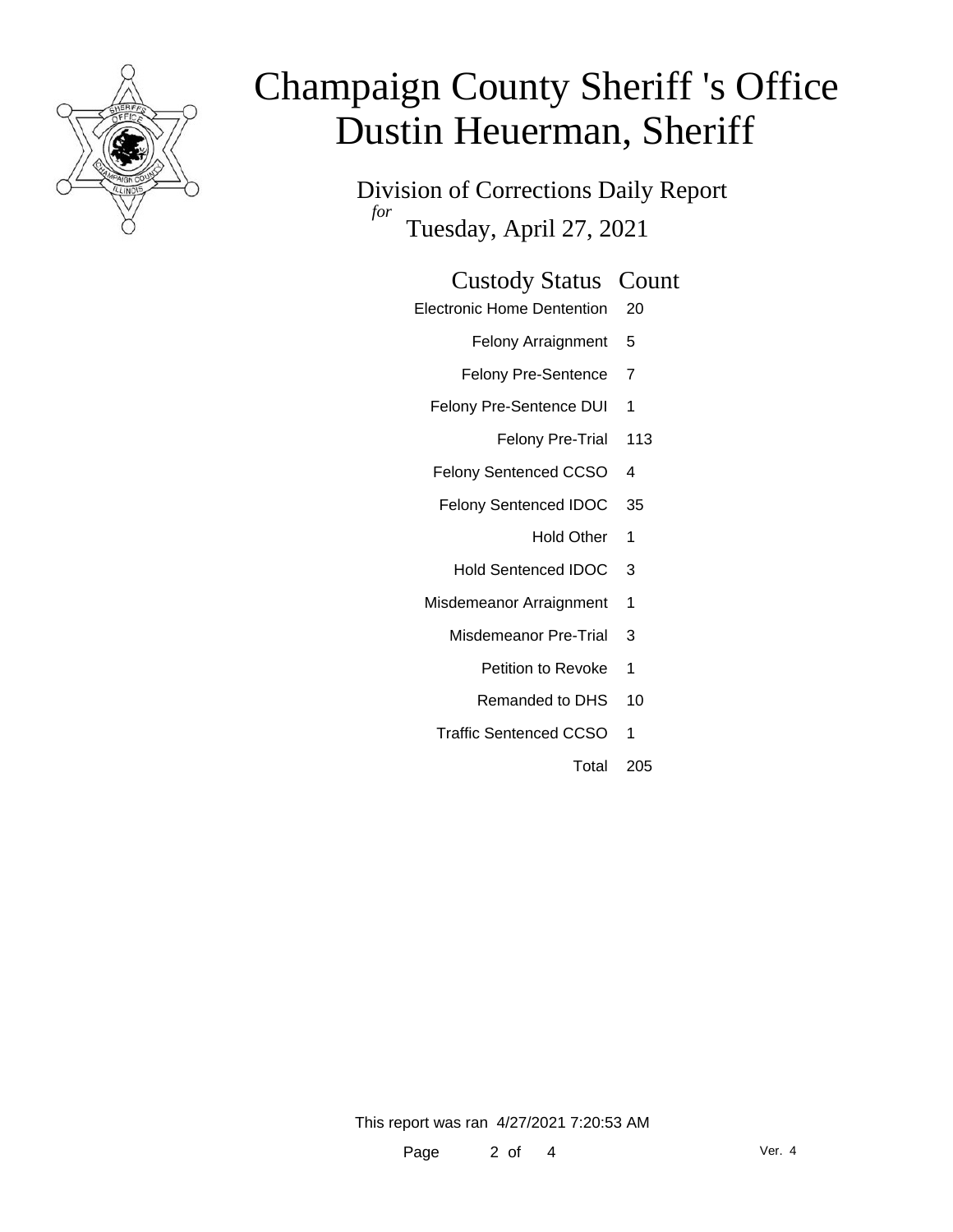

Division of Corrections Daily Report *for* Tuesday, April 27, 2021

### Inmates With Appointments

| Jailing Party Name             | Location    | Number of Records / Node |
|--------------------------------|-------------|--------------------------|
| <b>BAILEY, JAYLEN DRESHAWN</b> | Courtroom K | 1 / Satellite Jail       |
| BLUMINBERG, ARCHIBALD LEE      | Courtroom K | 1 / Satellite Jail       |
| CLAY, JALESSA TANEE            | Courtroom K | 1 / Satellite Jail       |
| DIGGS, DEMARKUS ALONZO         | Courtroom K | 1 / Satellite Jail       |
| FREELOVE, SKYE CHEYENNE        | Courtroom K | 1 / Satellite Jail       |
| JOHNSON, ERICK ORLANDO         | Courtroom B | 1 / Downtown Jail        |
| <b>KEY, MICHAEL LEON</b>       | Courtroom K | 1 / Satellite Jail       |
|                                | Courtroom L | 1 / Satellite Jail       |
| MILES, DARRION ANTONIO KEVONTA | Courtroom B | 1 / Downtown Jail        |
| MOSLEY, JAMES CALVIN           | Courtroom B | 1 / Downtown Jail        |
| PENA, JESUS, Junior            | Courtroom E | 1 / Downtown Jail        |
| STANFORD, TERRANCE NAWOUN      | Courtroom J | 1 / Satellite Jail       |
| <b>TAYLOR, CODY EARL</b>       | Courtroom E | 1 / Downtown Jail        |
| WASHINGTON, JASTINA VIRGINIA   | Courtroom B | 1 / Satellite Jail       |

### **Transfers**

| BRADLEY, SHYTARAN SHYNELL | Released on Own Recognizance | Satellite Jail  |
|---------------------------|------------------------------|-----------------|
| <b>BREWER, CELIA ANN</b>  | <b>Book and Release</b>      | Out of Facility |
| COURTS, IVAN LASHON       | Released on Own Recognizance | Satellite Jail  |
| EARP, TRACI ANN           | Posted Bond                  | Satellite Jail  |
| ERWIN, JEFFREY ALLEN      | <b>Charges Dismissed</b>     | Satellite Jail  |
| FRANKLIN, TYRONE, Senior  | Book and Release             | Out of Facility |
| LESHOURE, EBONY NICOLE    | Book and Release             | Out of Facility |
| PHILLIPS, REBEKAH LOUISE  | Released on Own Recognizance | Satellite Jail  |
| RIVERS, GENESIS JENIS     | <b>Book and Release</b>      | Out of Facility |
| VARGAS, ADAN, Junior      | Book and Release             | Out of Facility |

This report was ran 4/27/2021 7:20:53 AM